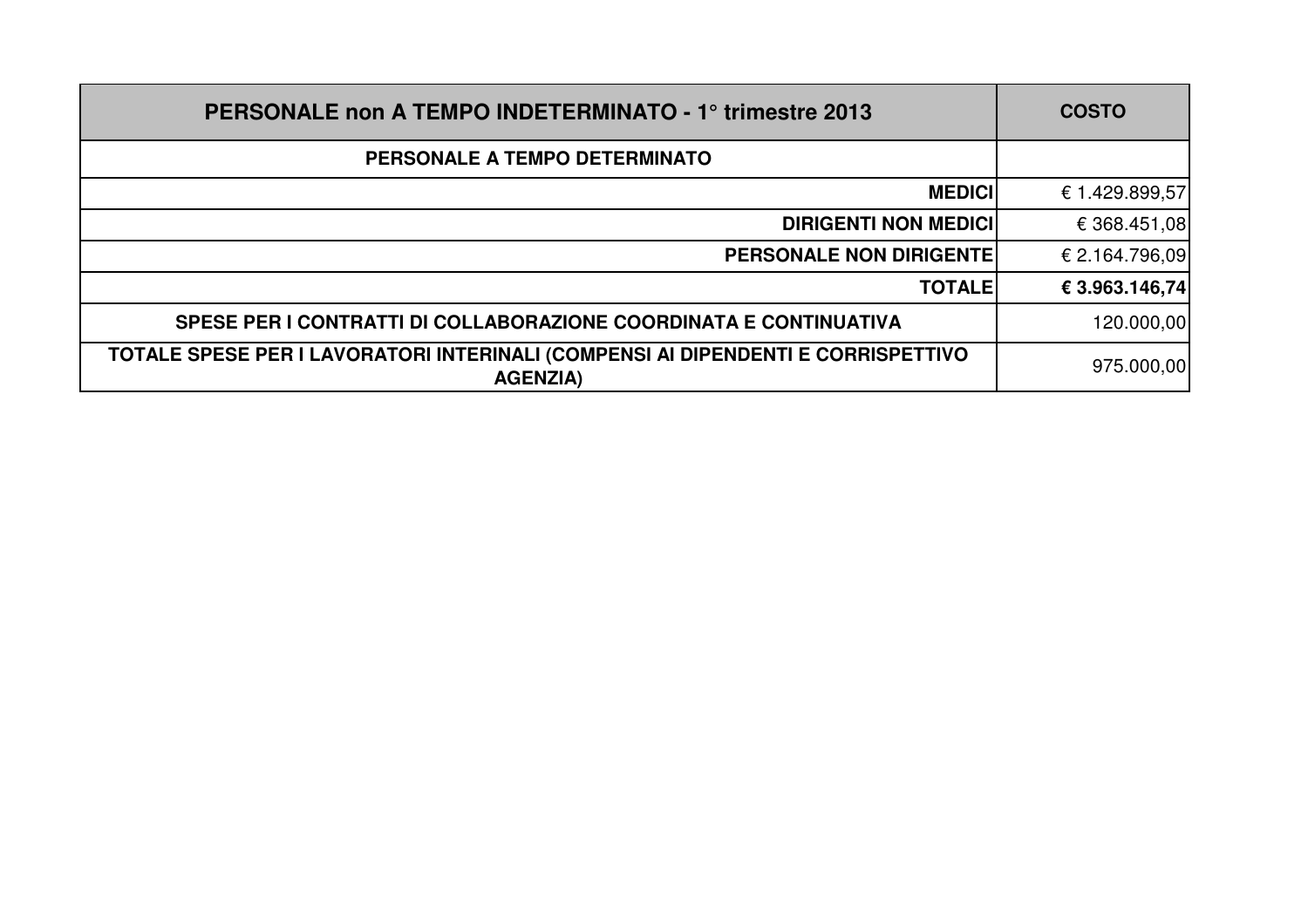| <b>PERSONALE non A TEMPO INDETERMINATO - 2° trimestre 2013</b>                                      | <b>COSTO</b>   |
|-----------------------------------------------------------------------------------------------------|----------------|
| PERSONALE A TEMPO DETERMINATO                                                                       |                |
| <b>MEDICII</b>                                                                                      | € 1.313.581,11 |
| <b>DIRIGENTI NON MEDICI</b>                                                                         | € 322.330,81   |
| <b>PERSONALE NON DIRIGENTE!</b>                                                                     | € 2.062.448,70 |
| <b>TOTALE</b>                                                                                       | € 3.698.360,62 |
| SPESE PER I CONTRATTI DI COLLABORAZIONE COORDINATA E CONTINUATIVA                                   | 120.000,00     |
| TOTALE SPESE PER I LAVORATORI INTERINALI (COMPENSI AI DIPENDENTI E CORRISPETTIVO<br><b>AGENZIA)</b> | 975.000,00     |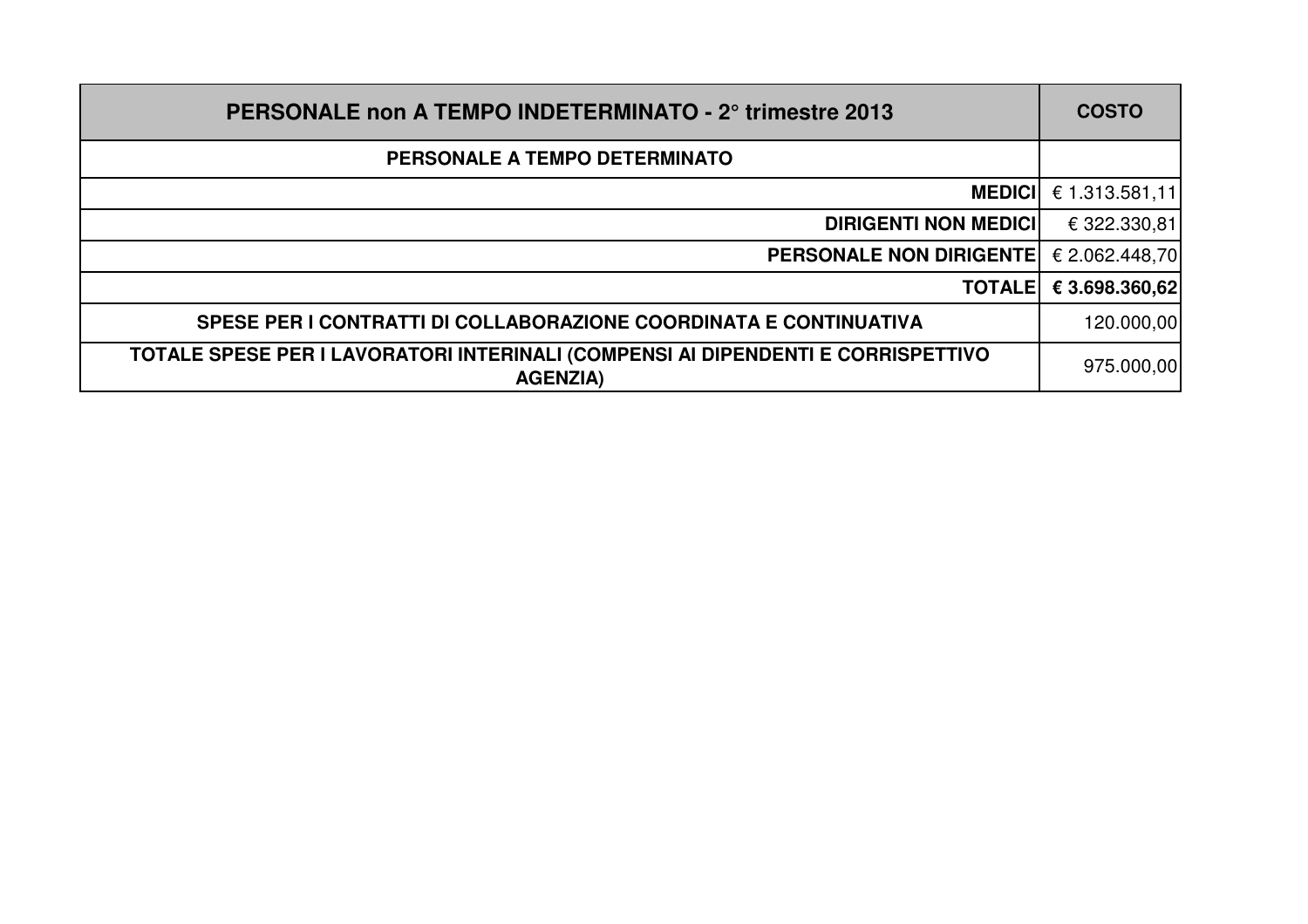| <b>PERSONALE non A TEMPO INDETERMINATO - 3° trimestre 2013</b>                            | <b>COSTO</b>   |
|-------------------------------------------------------------------------------------------|----------------|
| PERSONALE A TEMPO DETERMINATO                                                             |                |
| <b>MEDICI</b>                                                                             | € 1.171.565,76 |
| <b>DIRIGENTI NON MEDICI</b>                                                               | € 324.010,52   |
| <b>PERSONALE NON DIRIGENTE</b>                                                            | € 1.892.671,23 |
| <b>TOTALE</b>                                                                             | € 3.388.247,51 |
| SPESE PER I CONTRATTI DI COLLABORAZIONE COORDINATA E CONTINUATIVA                         | 120.000,00     |
| TOTALE SPESE PER I LAVORATORI INTERINALI (COMPENSI AI DIPENDENTI E CORRISPETTIVO AGENZIA) | 900.000,00     |